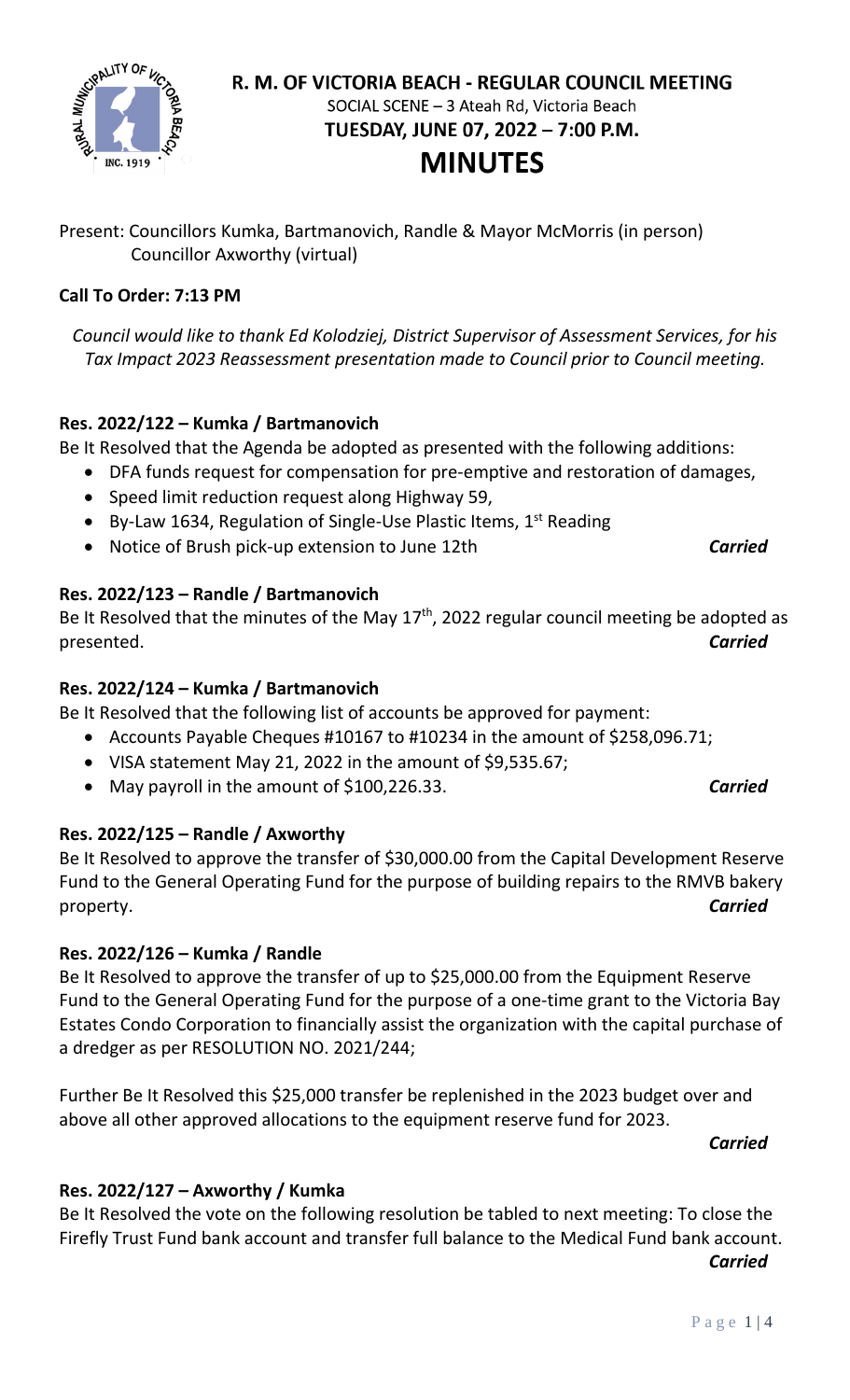

R. M. OF VICTORIA BEACH - REGULAR COUNCIL MEETING

SOCIAL SCENE - 3 Ateah Rd, Victoria Beach

TUESDAY, JUNE 07, 2022 - 7:00 P.M.

# **MINUTES**

## **Res. 2022/128 – Bartmanovich / Randle**

Be It Resolved to approve the 2022 parking rates as per Schedule A. **Carried**

### **Res. 2022/129 – Kumka / Randle**

Be It Resolved to accept the 2022 Doctor's Clinic Committee amended Terms of Reference attached as Schedule A. **Carried**

### **Res. 2022/130 – Bartmanovich / Randle**

Whereas the RM VB placed a tender for fencing the new waste transfer site grounds and received three bids for chain link fencing, barbed wire, all gates labor and supplies, excluding GST:

- 1. Wallace + Wallace Fences & Doors \$32,611.51
- 2. Bestway Fence Systems Inc \$33,213.60
- 3. Midwest Fence Co. \$35,816.88 (Total Yard Works was invited but no bid submitted)

Be It Resolved to approve the bid award to Wallace + Wallace Fences & Doors in the total amount of \$32,611.51, excluding GST. **Carried**

# **Res. 2022/131 – Bartmanovich / Randle**

Be It Resolved to approve the 2022 Gate Office wages as per Schedule A. **Carried**

#### **Victoria Beach Cemetery**

General open discussion regarding succession planning for the Victoria Beach Cemetery including:

- Creation of new by-law for RM VB to take over management of the cemetery,
- Budget forecasting and creation of perpetual fund,
- Survey and map of cemetery,
- On-going discussion with current cemetery board.

# **Res. 2022/132 – Randle / Axworthy**

WHEREAS the heavy rains from April and May have caused widespread damage to private and municipal property and infrastructure within the Rural Municipality of Victoria Beach.

AND WHEREAS this event creates a burden exceeding the financial capacity of those impacted.

THEREFORE, Be It Resolved that the Council of the Rural Municipality of Victoria Beach requests the Government of Manitoba declare the event eligible for disaster financial assistance for the public and private sectors to provide compensation for expenditures related to pre-emptive and restoration of damages. *Carried*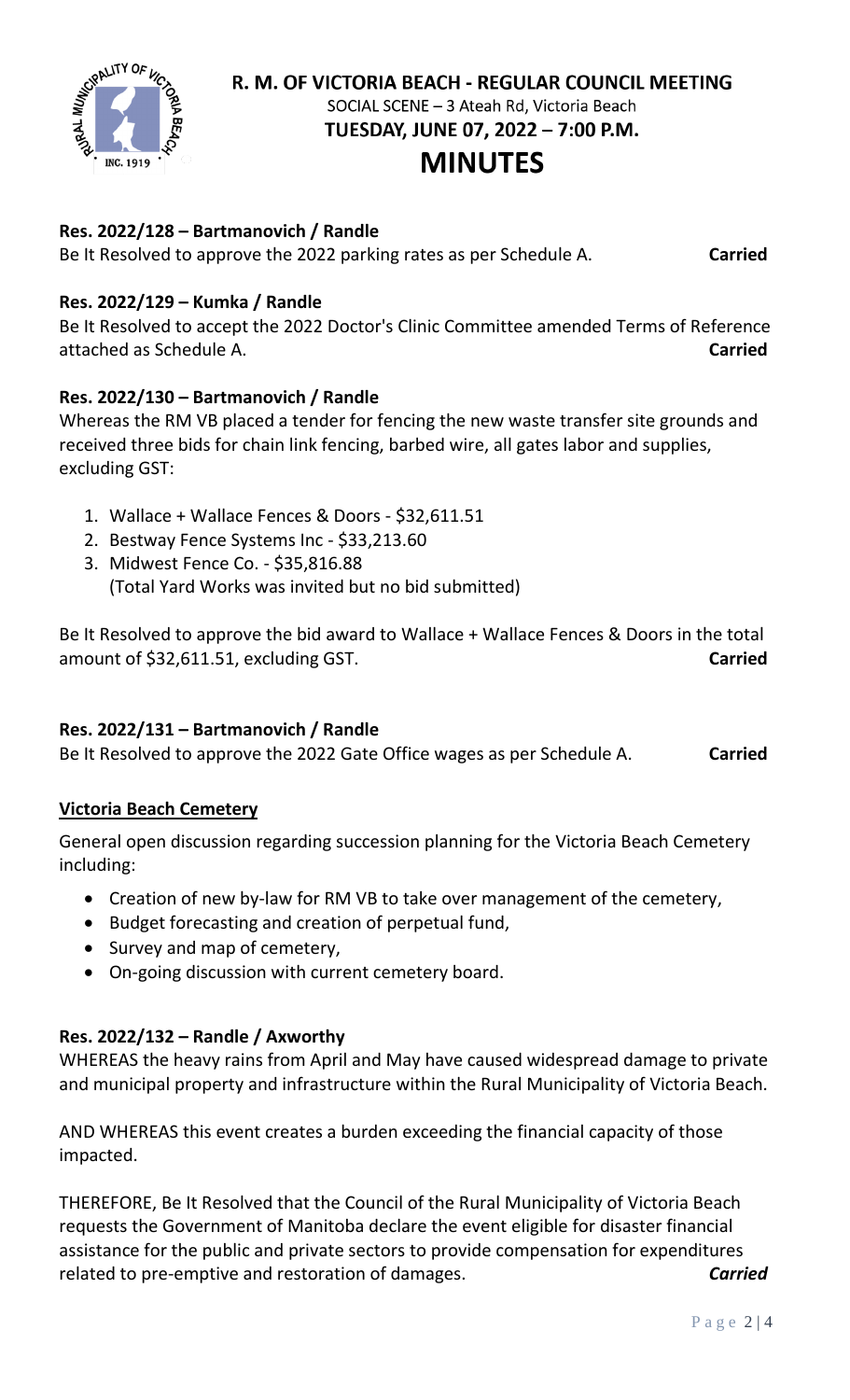

# R. M. OF VICTORIA BEACH - REGULAR COUNCIL MEETING SOCIAL SCENE - 3 Ateah Rd, Victoria Beach TUESDAY, JUNE 07, 2022 - 7:00 P.M.

# **MINUTES**

# **Res. 2022/133 – Bartmanovich / Randle**

Be It Resolved to the amend the following section of the motion on the floor regarding speed limit reduction on section of PTH #59 (see Res. 2022/134 – Kumka / Randle):

### *Motion section a*s presented:

*"Therefore, be it resolved to make a recommendation to the Province of Manitoba Department of Transportation and Infrastructure that the above named final 1.64 km of Hwy 59 be designated a 50 km/hr zone, on a permanent (non-seasonal) basis."*

#### To now read as:

*"Therefore, be it resolved to make a recommendation to the Province of Manitoba Department of Transportation and Infrastructure that the section of PTH 59 from the intersection with Ateah Road west to the entrance gates of Victoria Beach be reduced to 50km/hr from 70km/hr on a permanent (non-seasonal) basis." Carried*

# **Res. 2022/134 – Kumka / Randle**

Whereas the final 1.64 km of PTH 59 from the intersection with Hwy 504 to the entrance gates of Victoria Beach is restricted to 70 km/hr year-round;

And Whereas, most highways in the province provide for a further speed reduction from 70 km/hr to 50 km/hr at or near the entrance to a town or community;

And Whereas, there are a number of intersections and driveway access points along this final 1.64 km length, before it dead-ends at the Victoria Beach entrance gate;

Therefore, be it resolved to make a recommendation to the Province of Manitoba Department of Transportation and Infrastructure that the section of PTH 59 from the intersection with Ateah Road west to the entrance gates of Victoria Beach be reduced to 50km/hr from 70km/hr on a permanent (non-seasonal) basis. *Carried*

# **Res. 2022/135 – Axworthy / Bartmanovich**

Be It Resolved that By-Law 1634, "Regulation and Reduction of Single-Use Plastic Items", be given  $1<sup>st</sup>$  reading. st reading. *Carried*

#### **Correspondence**

- Council would like to thank RMVB Public Works, Emergency Response staff and local contractors for the quick repair of the Wanasing Beach dike;
- Public open house forum for Tax Impact of 2023 Reassessment is on Saturday July 2<sup>nd</sup>, 2022 from 9am-2pm at the East Beaches Social Scene;
- Dead or dying trees on municipal roads please call to notify RM VB Public Works;
- Brush pile pick-up will begin on Monday June  $13^{th}$ ;